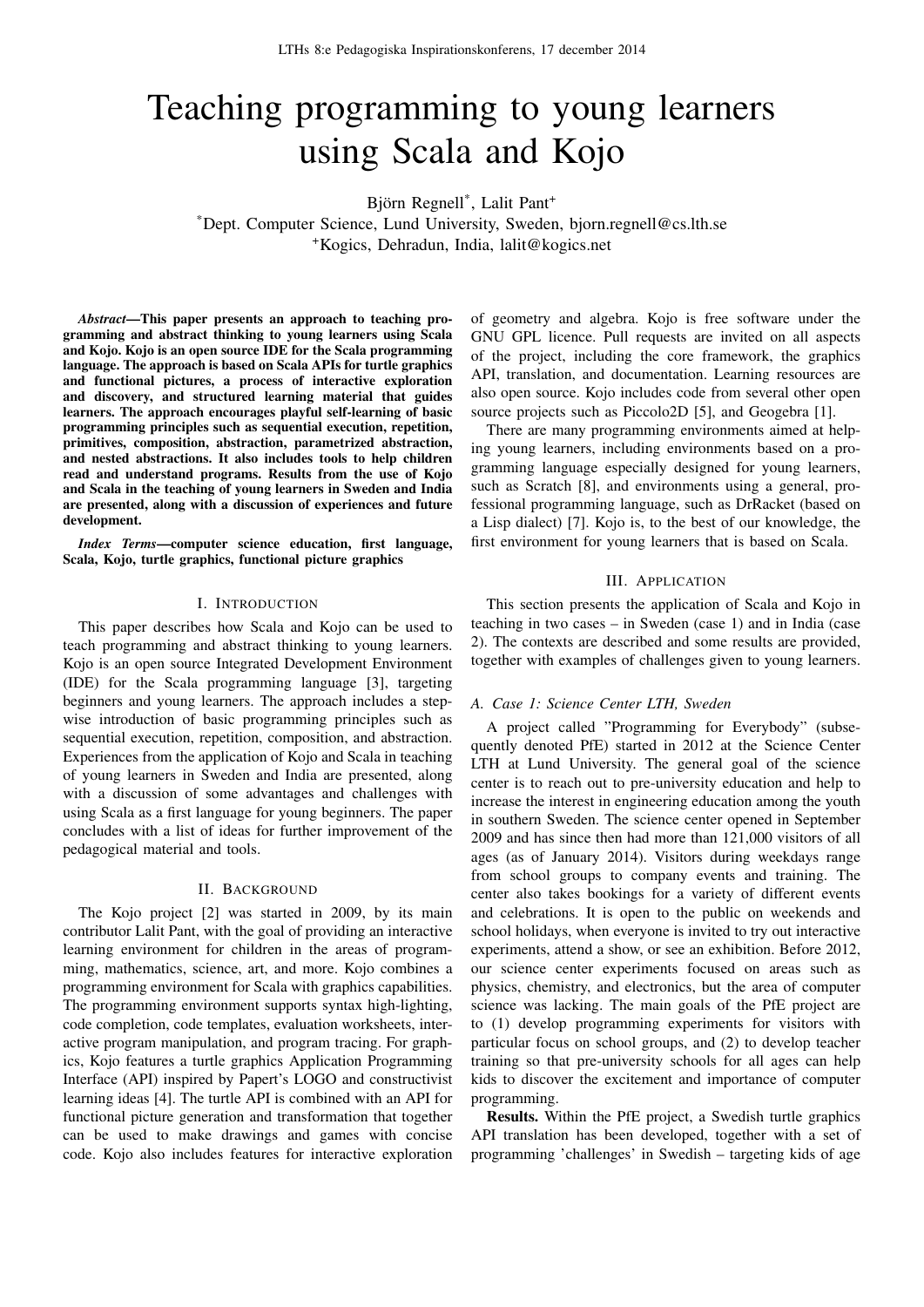#### LTHs 8:e Pedagogiska Inspirationskonferens, 17 december 2014

| <b>TABLE I</b><br>EXAMPLES OF CHALLENGES FOR BEGINNERS THAT PROGRESSIVELY INTRODUCE BASIC PROGRAMMING CONCEPTS. |                  |                                                    |                                                |  |
|-----------------------------------------------------------------------------------------------------------------|------------------|----------------------------------------------------|------------------------------------------------|--|
| Challenge                                                                                                       | <i>Image key</i> | Solution                                           | Programming concept                            |  |
| Your first program:<br>forward                                                                                  |                  | forward                                            | Using an existing abstraction (pro-<br>cedure) |  |
| Draw a square using:<br>forward; right                                                                          |                  | forward; right<br>forward; right<br>forward; right | Sequence                                       |  |

forward; right

**def** stack =

square(100)

stack

}

repeat(10){ square; hop }

**def** square(s: Int) = repeat(4){

forward(s); right

left(180) hop(100) jumpTo(100,100)  $\Box$ П Define your own, reusable square and use it **def** square = to draw two squares: repeat(4){ forward; right } **def** square = ??? square; hop; square **def** square = A BEREIK EINER repeat(4){ forward; right } Define a procedure that draws a stack of  $10$  squares:

repeat(4){ ??? }  $\begin{vmatrix} 1 & 1 & 1 \\ 1 & 1 & 1 \end{vmatrix}$  repeat(4){ forward; right } Repetition

Draw a square using:

forward(100) right(180)

 $def$  stack =  $???$ 

different sizes:

Define a procedure that can draw squares of

**def** square(s: Int) = ???

Draw a human/alien/robot using:

7 and upwards, with the only pre-requisite being the ability to read from a computer screen and use a keyboard and mouse. Since the PfE project started, we have had more than 7000 kids trying our programming experiments. More than 60 teachers have passed our programming courses comprising 2 half-days with assignments in between, to try out programming in class using Scala and Kojo. The introduction to programming to both young learners and to their teachers is based on a series of programming 'challenges' that covers a progression including sequential execution, repetition, abstraction, parametrized abstraction, and nested abstractions. These challenges have been iteratively developed based on feedback from kids and teachers. Table I illustrates how the progression of basic programming concepts are introduced through turtle graphics challenges, here translated into English. In Swedish, the solution to the challenge of drawing a square ("kvadrat") is: **def** kvadrat(s: Heltal) = upprepa(4){fram(s); höger}

This is enabled by Scala's ability to use åäö in identifiers. We have iterated the Swedish turtle API translation, based on feedback from kids and teachers, aiming at Swedish terms that are short and easy to write and spell. The complete Swedish translation and the programming challenges in Swedish are available on-line [6].

parameter)

//not shown for brevity Using existing, parametrized ab-

stractions (procedures with param-

Creating a new abstraction (proce-

Creating nested abstractions (a procedure calling a procedure)

Creating abstractions with parameters (a procedure with one integer

eters) in sequence

dure)

## *B. Case 2: The Kalpana Center and Himjyoti school, India*

Kojo was introduced by Lalit Pant at Himjyoti school, Dehradun, India, in late 2009. Himjyoti is a school for bright, underprivileged girls from the state of Uttarakhand, India. At that time, Lalit was a volunteer teacher at Himjyoti. The motivation for the introduction of Kojo was a desire to introduce girls of ages  $11 - 13$  at Himjyoti to an interactive learning environment, where they could play with concepts in the areas of programming, math, and science. Kojo was used at Himjyoti till mid-2011 during one hour long activity classes that were carried out five times per week.

In mid-2011, Lalit started the Kalpana Research and Learning center at Dehradun, India, to provide exposure to computer based interactive learning to children in his neighbourhood,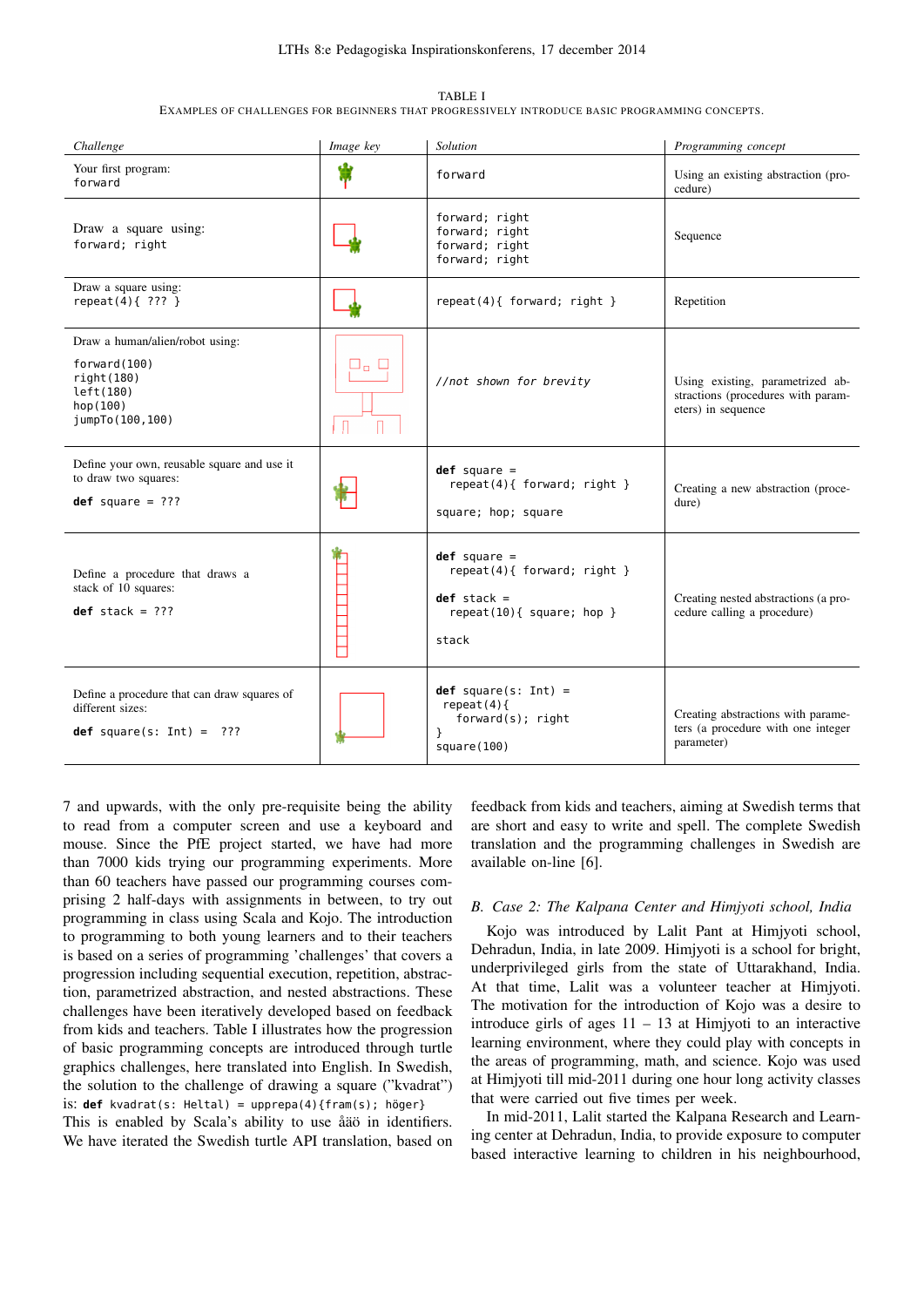and to serve as a research lab for his ongoing work with Kojo. One hour long activity classes are held at the Kalpana center three evenings a week. The teaching is based on a few key ideas – interactive exploration and discovery, trial and error, playfulness, and self-learning.

Results. More than one hundred kids have participated in the project since its inception – sixty for about six months, thirty for about twelve months, fifteen for about eighteen months, and five for more than twenty four months. All the kids were introduced to procedural and functional abstraction (via def) while working with the turtle API. Kids who worked with Kojo for more than a year were also introduced to the functional pictures API. Table II shows how the pictures API can be used to progressively build richer drawings using the basic programming ideas of primitives, composition, abstraction, and transformation.

# IV. EXPERIENCES

Below, we have collected some of our experiences and reflections in applying Scala and Kojo in the previously described cases. We start with some of our general views on the application of Kojo and then continue with some of our views on Scala-specific matters.

- The power of the turtle. In line with Papert's original ideas [4], we have found the turtle metaphor to be a powerful tool in helping learners to understand programming through the act of drawing. Writing a sequence of commands to make the turtle create a desired drawing is a natural way to start learning how to program for most of the learners we have met.
- Learning by trial and error with simple building blocks. It is interesting to see how far learners can go in the process of making drawings and games using just a very simple subset of Scala (via vals and defs). Playing with working code examples that show something in action can help understanding significantly. This is facilitated by the quick edit-execution cycle in the IDE. The interactive program manipulation feature of Kojo also encourages learners to quickly try out many different ideas (using a slider), while program tracing helps them to gain insights into what the program does as it runs. If the teacher can help the learner to find this process of experimental coding joyful and rewarding, it is more likely that an eagerness to continue with programming is preserved.
- *•* Understanding abstraction. For many learners, the introduction of user-defined commands (i.e., procedural abstraction) is an *aha!* moment, where they appreciate the power that has just been handed to them. Some learners, however, struggle to understand the significance of abstraction, and need to see more examples and to repeatedly experience the benefits of achieving more with less before they get it. We have found that the pace and sequencing of programming challenges and advancement in abstraction mechanisms need to be carefully adapted to each individual learner's current level. It is easy to loose confidence and interest when programs seem to become needlessly complex and do not run as you want. An important role of the teacher is to help young learners overcome such obstacles and at the same time find ways to demonstrate the utility of abstraction in concrete solutions to programming challenges that are interesting and relevant to the young learner. Real-world analogies are also helpful in getting learners to relate to abstraction.
- Parameters and types. As soon as kids try procedural abstraction with parameters, they run into the concept of types.

TABLE II EXAMPLES OF CHALLENGES THAT PROGRESSIVELY INTRODUCE PROGRAMMING CONCEPTS USING KOJO'S FUNCTIONAL PICTURES API.

| Image key | Solution                                                                                                                                                                                                                                                                                                                                                                  |
|-----------|---------------------------------------------------------------------------------------------------------------------------------------------------------------------------------------------------------------------------------------------------------------------------------------------------------------------------------------------------------------------------|
|           | // Defining a primitive:                                                                                                                                                                                                                                                                                                                                                  |
|           | $def p = Picture { }$<br>repeat(4){ $forward(100)$ ; $right(90)$ }<br>ł<br>draw(p)                                                                                                                                                                                                                                                                                        |
|           | // Using composition to combine<br>// primitives; nested composition:<br>draw(picRow(p, picCol(p, p), p))                                                                                                                                                                                                                                                                 |
|           | // Using abstraction to give names to<br>// compositions; nested abstraction:                                                                                                                                                                                                                                                                                             |
|           | $def$ $p2 = picRow(p, picCol(p, p), p)$<br><b>val</b> $p3 = picCol(p2, p2)$<br>draw(p3)                                                                                                                                                                                                                                                                                   |
|           | // Using and composing transformations:                                                                                                                                                                                                                                                                                                                                   |
|           | $def$ $p2 = penColor(dataKGray)$ -><br>$picRow(p, picCol(scale(1.1) -> p,$<br>fillColor(blue) * $rot(30)$ -> p),<br>p)<br>$val$ $p3 =$<br>$picCol(flipX -> p2, trans(0, 5) -> p2)$<br>draw(p3)                                                                                                                                                                            |
|           | // Applying effects:<br>$val$ $p3 = picCol($<br>flipX * fade(250) * blur(2) -> p2,<br>trans $(0, 5)$ -> p2<br>$\lambda$<br>draw(p3)                                                                                                                                                                                                                                       |
| ■         | // A more elaborate drawing:<br>def star = fillColor(yellow) $*$<br>penColor(noColor) -> Picture {<br>$repeat(5)$ {<br>forward(150)<br>right(720/5)<br>ł<br>}<br>cleari()<br>setBackground(Color(0, 149, 145))<br><b>val</b> pic = $picStack($<br>weave(30, 10, 30, 10) *<br>fillColor(red) *<br>trans( $-200, -200$ ) $\rightarrow$<br>PicShape.rect(400, 400),<br>star, |
|           | flipX * fade(140) * blur(2) -> star<br>$\mathcal{E}$<br>draw(pic)                                                                                                                                                                                                                                                                                                         |